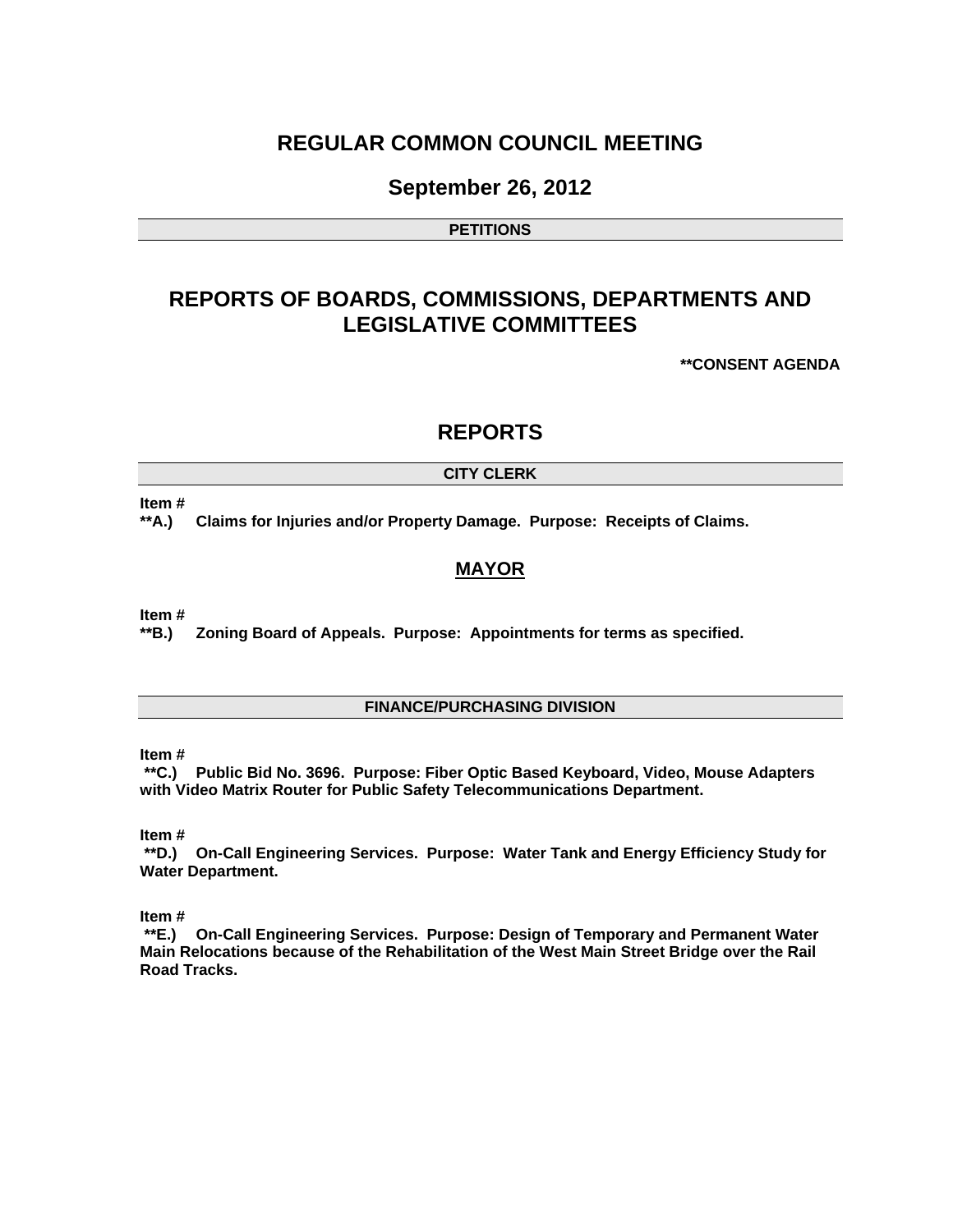## **TAX COLLECTOR**

#### **Item #**

 **\*\*F.) Tax Refunds.** 

# **RESOLUTIONS**

#### **Item #**

**1.) Health Per Capita. Purpose: Accept and appropriate funding from State of Connecticut within City's special revenue fund account structure. A. Platosz, D. DeFronzo** 

#### **Item #**

**2.) Agreement for services with New Britain Emergency Medical Services. Purpose: Development, Planning and Exercising of local and regional emergency preparedness and response plans. A. Platosz, D. DeFronzo** 

#### **Item #**

**3.) 21st Century Community Learning Centers After School Program – Cohort 7. Purpose: Four elementary after school programs for a five year grant period. S. Black, R. Brown, D. DeFronzo, J. Giantonio, E. Magnuszewski, E. Sanchez** 

#### **Item #**

**4.) American Savings Foundation Grant – Year 7. Purpose: Receive grant monies to organize and run after school programs. S. Black, R. Brown, D. DeFronzo, J. Giantonio, E. Magnuszewski, E. Sanchez** 

#### **Item #**

**5.) Addition of Rumney Associates to On-Call Engineering Services list, Bid No. 3620. Purpose: Master Planning for Downtown Streetscape projects. T. Collins, C. Carlozzi, Jr., E. Magnuszewski, W. Pabon, E. Sanchez** 

#### **Item #**

**6.) State Department of Education, After School Program Grant. Purpose: Elementary School after school programs for second year of a two year grant. S. Black, R. Brown, D. DeFronzo, J. Giantonio, E. Magnuszewski, E. Sanchez** 

# **Item #**

**7.) Enter into contract with Northeast Towers, Inc. Purpose: Furnish and install communications tower atop New Britain Police Department. S. Bielinski**